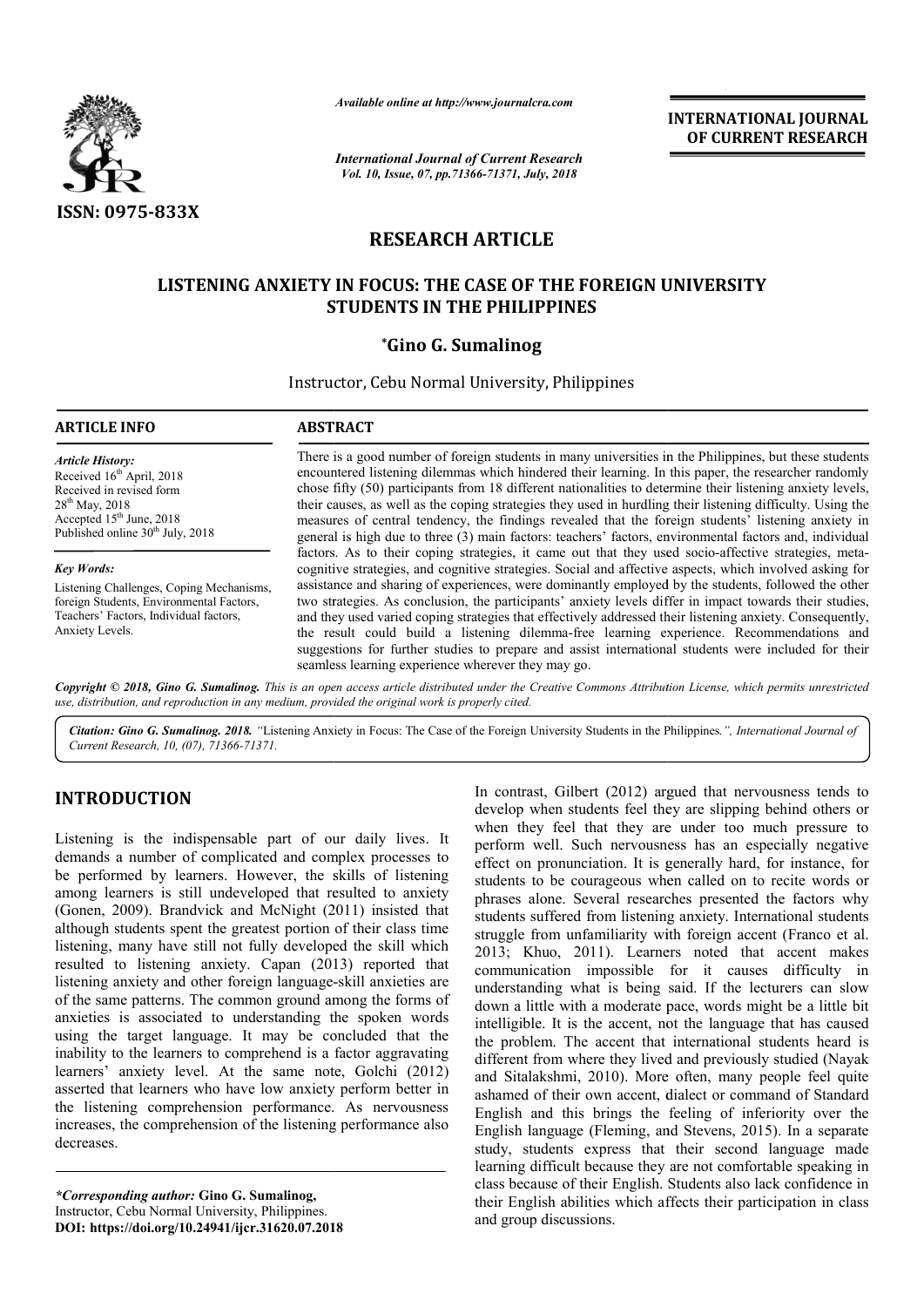Unfamiliar vocabulary and their grammatical accuracy are also contributing factors (Anderson, Isensee, Martin, Godfreyand O'Brien, 2012). On the other hand, listening anxiety can also be boosted through the help of captioned videos. In the absence of real listening materials for students learning English as a Foreign Language, captions may be used to aid the listening materials and enhance the effectiveness of the listening materials (Gowhary, Pourhalashi, Jamalinesari and Azizifar, 2015). Group work and collaborative tasks could be employed to give students more opportunity to speak the language. The use of the appropriate strategies can also heighten the degree of self-efficacy in the part of the learners. Some use cognitive, meta-cognitive and social-affective capabilities (Graham, 2012).

In the Philippine school settings, listening is expected to have been developed through the use of listening activities pertaining to recordings, dubbed conversations, and videos with narrations and listening to songs in the native tongue as indicated in the curriculum. But as per observation, schools do not strictly practice the listening activities partly because of the classroom dilemma involving the lack of equipment and its availability, classroom size, and class size. The activities could have helped the learners attain proficiency in listening comprehension. Philippines, universities also accept international students where majority are non-native English speakers. Cebu in particular has universities with international students. So, the meeting of learners from different nationalities and different English varieties happens. In this case, the listening anxiety and listening comprehension problem are centered on the intelligibility of the speech heard (Jaber and Hussien, 2011). Listening problems then develop into a more complicated result affecting the students' listening comprehension and defeating the purpose of their coming to the Philippines (Krashen, 2013). This study is anchored mainly on Stephen Krashen's Affective Filter Hypothesis which claims that affective variables do not directly block the acquisition process but hinders learning from reaching the "language acquisition device", as termed by Chomsky which is part of the human brain accountable for language accession. The study investigated the causes of the listening anxiety of the students and their coping strategies that they use while they were learning inside the classroom in a university in the Philippines.

## **MATERIALS AND METHODS**

**Research Site and Respondents:** The study was conducted at Southwestern University PHINMA located in Cebu City, Philippines. The respondents of this study were the fifty (50) international students enrolled in the General Education subjects in Southwestern University PHINMA for the second semester of S.Y. 2016-2017.

**Instruments and Procedure of Data Collection:** The researcher gathered the participants in the speech laboratory and administer these instruments: a) Modified version of the Foreign Language Listening Anxiety Level Questionnaire originally developed by Kim (2000) cited in Tsai (2013). It is a 4-Likert point type scale; and b) Listening Anxiety Coping Strategy, a structured checklist questionnaire. It was formulated by Lee (1997) and altered by Ho (2006). Golchi (2012) further revised the instrument. It has 35 questions divided into three categories as tabled below. To ensure the

validity and security of the data, the researcher personally collected them.

Data Treatment: The study employed the quantitative research design. It specifically used the mean percentage of the data gathered data to come up with the ranking of the information from the instruments.

# **RESULTS AND DISCUSSION**

**Listening Anxiety Level of the Participants:** Figure 1 showed the anxiety levels of the participants. Seventy percent (70%) or majority of them experienced high anxiety level. At this level, they were fully anxious for they aimed both getting good grades and complete comprehension of what was discussed. They intently listen to the point that they no longer move from their chairs. Understandably, this could be normal since English in the Philippines is only the second language and this happened during the first few months of their stay in the Philippines and in the university they were in. They had difficulty understanding the accent, the pace, the audibility of the voices of both the lecturer and their classmates, the translanguaging method used by the teachers, and etc. On the other hand, thirteen percent (13%) said that they their anxiety in only in the moderate level. At this level, the students only struggled on few reasons such as accent of the teachers and their classmates, including the translanguaging method the teachers employed in the classroom. For the nine percent (9%) of the participants, they said their anxiety level was low. This means, they only had problems with accent and translanguaging but only at some points. In the lighter side, eight percent (8%) of them said that they were not anxious and that everything was manageable.

**Causes of Listening Anxiety:** Looking at the table, it came out that the teachers' occasional use of the native language made the students highly anxious with fifty eight percent (58%) of the respondents who said so. A little bit more than half of the respondents agreed that code switching from English to the teachers' mother tongue or the language of the host university distracts the students causing them to feel nervous, thus, affecting the learning of the international students. This happened when teachers could not find the exact word to say. There was also forty eight percent (48%) of the respondents who said that they got nervous when they listen to oral instructions without seeing the teachers' facial expressions. In some instances, teachers did not accompany verbal commands with the corresponding non-verbal cues. Moreover, thirty eight percent 38% of the students experienced uneasiness triggered by the fear of being reprimanded when they fail to grasp the gist of the conversation. Al-Sawalha (2016) also agreed that the reason of listening anxiety among the respondents of his study was fear of negative evaluation by peers or lecturers in making mistakes in front of others. However, this fear of negative evaluation was inevitable. So, teachers should treat students' errors with great sensitivity since fear of negative evaluation was a major concern among students. However, the right time to react to the students' errors still arose as a huge challenge. A general concept guideline would be to accept errors as an inevitable part of the students' learning and react to or correct them in a positive way. Thirty-six percent (36%) of them disagreed to their teachers' use of idioms for it contributed to their anxiety. In addition, thirty-four percent (34%) of the respondents complained that some teachers have limited vocabulary and that they stutter when delivering the lesson which was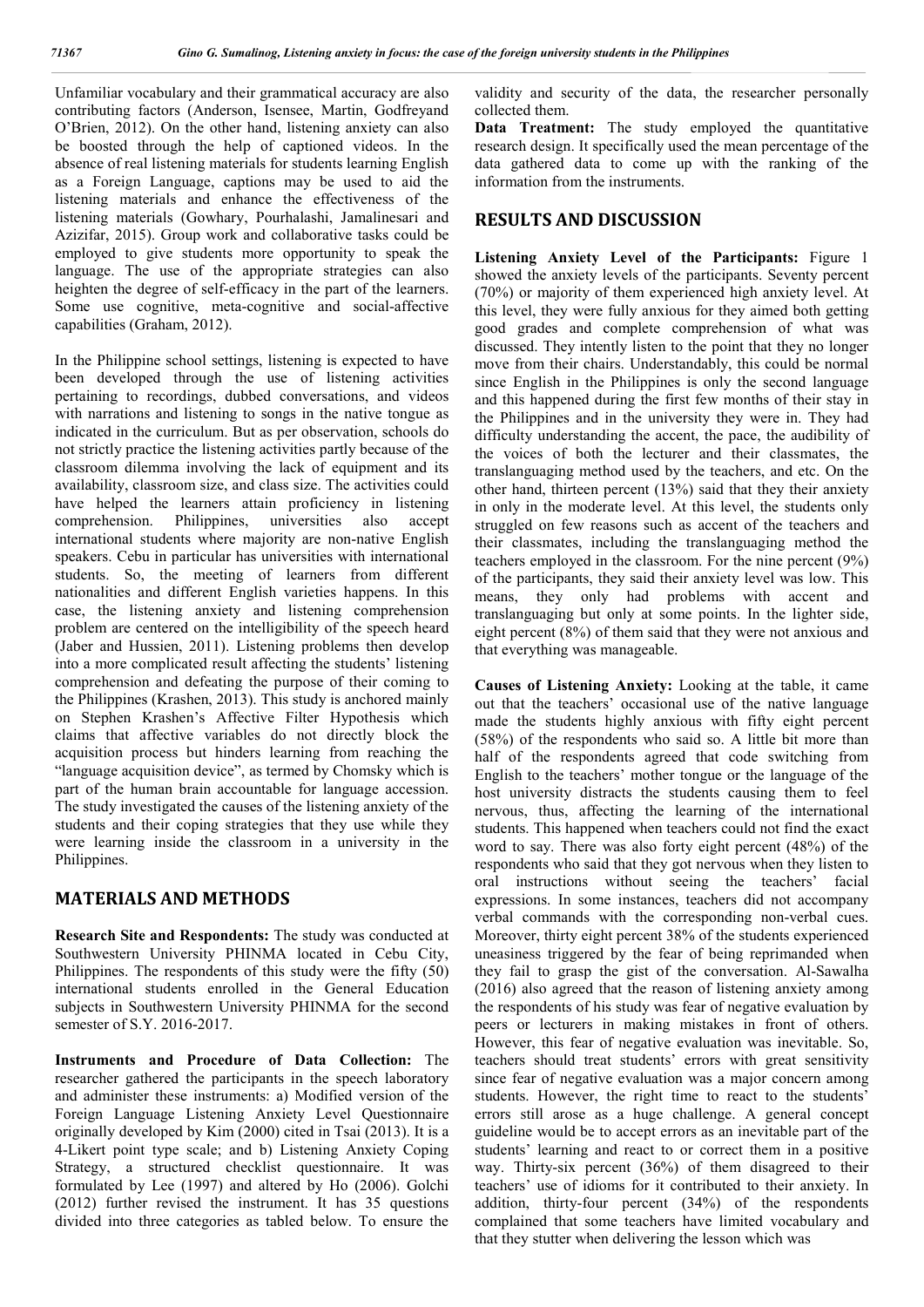

**Fig 1. Listening Anxiety Level of the Participants**

|  | Table 1. Teachers' factors that cause listening anxiety to the foreign students |  |  |  |
|--|---------------------------------------------------------------------------------|--|--|--|
|  |                                                                                 |  |  |  |

| Causes of Anxiety                                                  | (f | $\frac{0}{0}$ |  |
|--------------------------------------------------------------------|----|---------------|--|
| Professors' code switching from English to their native language   | 29 | 58%           |  |
| Instructions without corresponding facial expressions and gestures | 21 | 42%           |  |
| Being reprimanded when not understood                              | 19 | 38%           |  |
| Professors' use of unfamiliar idioms                               | 18 | 36%           |  |
| Teachers' limited vocabulary                                       | 17 | 34%           |  |
| Professors' frequent stuttering                                    | 16 | 32%           |  |
| Professors speaking pace (speaking too fast)                       | 15 | 30%           |  |
| Softness of the professors' voices                                 | 15 | 30%           |  |
| Non fluency of the professors in the use of English                | 14 | 28%           |  |
| Teachers' accent                                                   | 13 | 26%           |  |
| Teachers' use of slang                                             | 13 | 26%           |  |

## **Table 2. Environmental factors that cause listening anxiety to the foreign students**

| Causes of Anxiety                                                               | O)       | $\%$       |
|---------------------------------------------------------------------------------|----------|------------|
| Classmate' use of the native language in class interactions                     | 34       | 68%        |
| Classmates' use of their native language during collaborative tasks             | 33       | 66%        |
| Classmates' code switching from their native language to English and vice versa | 27       | 54%        |
| Noisy environment                                                               | 26       | 52%        |
| Difficulty in communication due to limited vocabulary                           | 26       | 52%        |
| Occasional use of the English language; only when told by the teacher           | 22       | 44%        |
| Use of slang                                                                    | 21       | 42%        |
| Classmates only speak in English when talking to foreigners.<br>stuttering      | 20<br>19 | 40%<br>38% |
| Non-fluency in using English                                                    | 18       | 36%        |
| Speed rate (talking too fast)                                                   | 1.5      | 30%        |
| Classmates were uninterested to topics not related to the lesson                | 14       | 28%        |
| Classmates' use of idioms                                                       | 13       | 26%        |
| Classmates' voices are too soft                                                 | 12       | 24%        |

### **Table 3. Individual factors that cause listening anxiety to the foreign students**

| Causes of Anxiety                                       |    | %   |  |
|---------------------------------------------------------|----|-----|--|
| Having a different accent                               |    | 46% |  |
| Uninterested to conversations not related to the lesson | 16 | 32% |  |
| Fear of being laughed at                                | 14 | 28% |  |
| Limited vocabulary                                      |    | 26% |  |
| Non fluency in the use of the English language          |    | 24% |  |
| Stuttering when speaking in English                     |    | 20% |  |

#### **Table 4. Coping Strategies that foreign students use to cope with listening anxiety**

| <b>Strategies</b>          |                                       |     |      | $\frac{0}{0}$ | Total |
|----------------------------|---------------------------------------|-----|------|---------------|-------|
| Meta Cognitive Strategies  | Pre-listening planning strategies     | 59  | 19.7 | 39.33         |       |
|                            | While-listening monitoring strategies | 43  | 14   |               | 35%   |
|                            | Post-listening evaluation strategies  | 73  | 18.3 | 36.5          |       |
|                            | <b>Formal Practicing Strategies</b>   | 78  | 19.5 | 39            |       |
|                            | <b>Translation Strategies</b>         | 13  | 13   | 26            |       |
| Cognitive Strategies       | Bottom – up Strategies                | 41  | 10.3 | 20.5          |       |
|                            | Top-down Strategies                   | 183 | 16.7 | 33.27         | 32%   |
| Socio-Affective Strategies | Social Strategies                     | 39  | 19.5 | 39            |       |
|                            | Affective Strategies                  | 69  | 23   | 46            | 43 %  |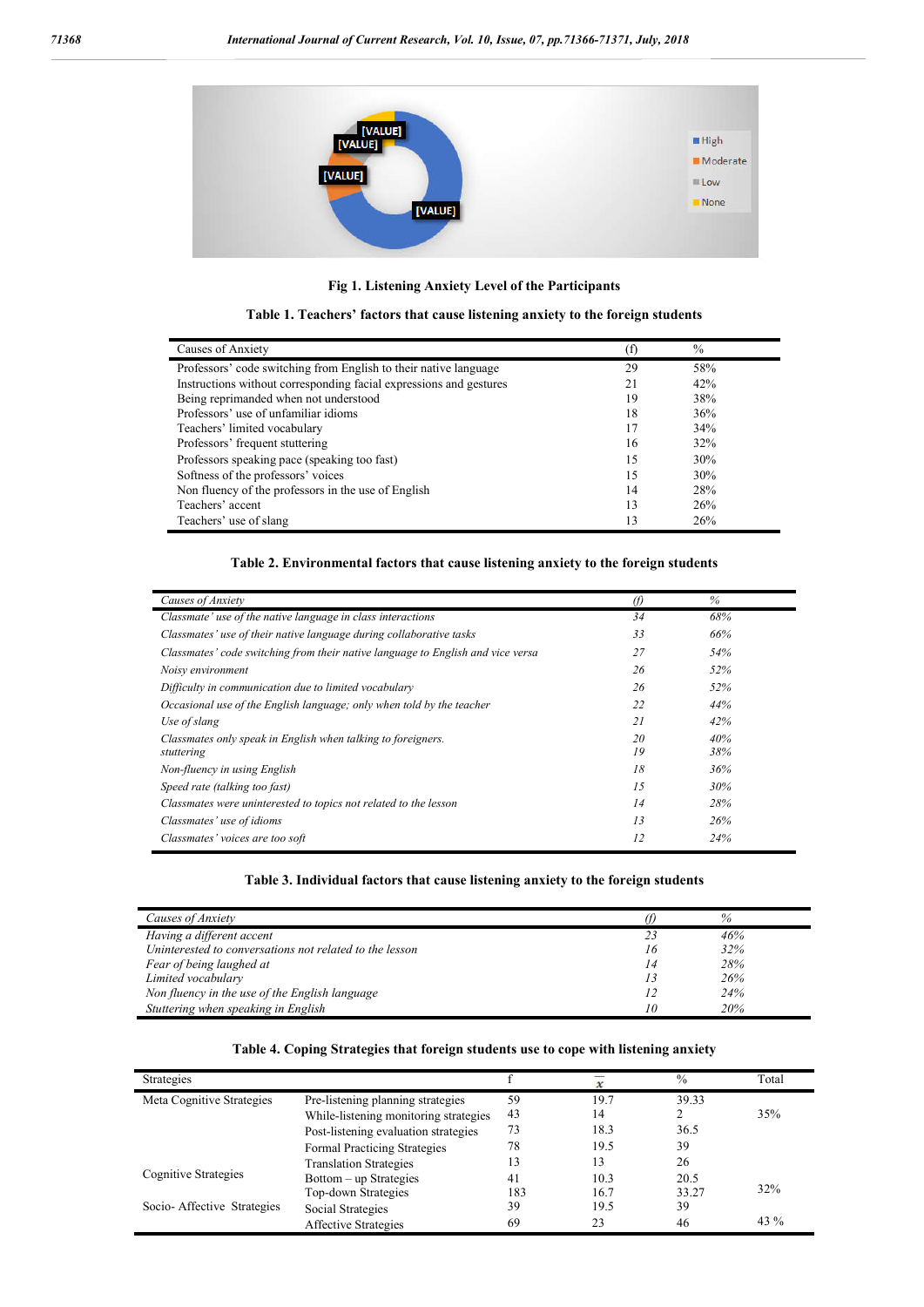understandably fine since English is not the first language in the Philippines – the host university. Another thirty percent (30%) of them have problems with the teacher's speed rate. In addition, the use of slang has also resulted to nervousness. Consequently, respondents were expected to get anxious since it was their first time to be learning and listening to teachers who were new to them. These teachers were used to handling Filipino students or the learners of the host university. Noticeably, teachers adjust their teaching styles, but they adhere more to the learning styles of the majority of the population – the students of the host university. Undeniably, instructors and professors tried to balance just to make both foreign and non -foreign students actively involved in the learning process.

Serraj (2015) mentioned that environmental factors include classroom atmosphere that influences the learners' level of listening anxiety such as peers and class environment. Based on the table, the respondents have the same problem for both the teachers and their classmates which is the use of their native language – the Cebuano language with sixty-eight percent (68%). Understandably, Filipino students were able to speak in English, but they preferred to use Cebuano when talking to their classmates except to foreigners and when ordered by the teacher. Teachers might also encourage students to adhere to using English as the medium of instructions when communicating with their teachers and fellow students with high emphasis to their foreign classmates. This is to address the anxiety brought by the use of the native language as well as issues on code switching of their classmates from English to our Cebuano and vice versa with sixty-eight percent (68%) and their group mates during collaborative tasks with fifty-four percent (54%).Other cause of the anxiety was the noise from the surroundings identified by fifty-two percent (52%) of the respondents. As per respondents, some classrooms were not air-conditioned and noise from other classrooms got into their rooms. On the other hand, thirty percent (30%) of them found the speed rate of their classmates to be very fast because these students were used to different talking pace. This became a problem because the intelligibility of the utterance was sacrificed. By slowing down, international students got the chance to perceive and absorb the speech. The inclusion of idioms to everyday speech was another cause of anxiety since idioms were not universally understood. The least among the causes was the volume of the students whom the international students spoke with. Some were too soft and others were too loud when speaking brought about by their cultural differences. With differences in accent and English variety, getting the message of words, when not properly enunciated, resulted to a debilitating effect that the students experienced while learning. The speed the Filipinos were used to would not be a problem for other Filipinos because both were familiar to the language. Shown in Table 4are the individual factors of the respondents. According to Serraj (2015) individual factors refer to the individuals' characteristics and situation including nerves and emotionality, inappropriate strategies and lack of practice. Though individual factors appear to be the least among the causes of anxiety, teachers should realize how much individual success in society depends on the ability to listen and speak well. Among the individual factors, the international students' accent was first in the list which gave them the tension due to the possibility that they might not be understood This is according to forty six percent (46%) of the respondents. Out of fifty respondents, thirty-two percent (32%) of them got nervous when they felt uninterested in conversations which are

not part of the lesson because most of these are done in a very casual and would sometimes be included in quizzes and oral examinations. Sometimes, they felt that they were being talked about. There was also twenty eight percent (28%) of the respondents who said that their struggle also includes fear of being laughed at by their classmates whenever they say something not intelligible. Another twenty six percent (26%) of the respondents experienced anxiety due to limited vocabulary and inefficiency in expressing their thoughts. There are instances that students ran out of words tantamount to what they desire to say but this could be considered since English is not their first language. They only learned it in school. Lastly, foreign students received tensions about their fluency. They tend to over think whether they were understood or not. In many scenarios, learners resort to translating their thoughts from their native tongue to English.

**Coping Strategies of the International Students:** The debilitating effect brought by listening anxiety is inevitable. It exists even in a local scenario especially when students transferred to a new school, with new classmates and instructors in a totally new environment with surrounding people of the same nationality. Therefore, anxiety is expected from foreign students whose cultural background is a complete reciprocal of the place they once lived from any of the universities in the Philippines. However, the negative effects of listening anxiety could be lessen or even completely eradicated with the use of coping strategies that students learned from school and those that they themselves naturally discovered. It can be gleaned in Table 4, that the international students employed varied strategies in hurdling listening anxieties. Among the three categories, the socio-affective strategies have the highest total percentage followed by the meta-cognitive strategies and the cognitive strategies as the least among the three strategies. To support the result of the statistics, Tsai (2013) revealed that most of the learners preferred to use social-affective listening strategies compared to meta-cognitive strategies. This meant that among the three strategies, the respondents preferred the socio-affective strategies which implied that students proactively asked their teachers and classmates when they encounter difficulty along the way as they learn. They use social strategies that involved asking their teachers and classmates to clarify their comprehension. Moreover, their use of the affective strategies involved encouraging themselves not to feel anxious. Based on Table 5, 39% of them chose the social strategies while 46% of them preferred the affective strategies which were a bit higher when compared. These social strategies involved asking the teachers or classmates to repeat the message to assure understanding and try to care for the tone and intonation of the speaker's voice. This is true in a classroom scenario where students learned best and felt comfortable when working together. However, the international students adhered more to the affective strategies where they applied positive self-talk and tried to encourage themselves to be calm to avoid anxiety. They even discuss experiences or feelings after listening to their classmates or teachers. Next to socio-affective strategies, respondents also prefer using meta-cognitive strategies. In studies conducted by Vandergrift, Goh, Mareschal and Tafaghodtari as cited in Rahimi and Abedi (2014), it is emphasized that attention to meta-cognitive awareness of listening comprehension aside from cognitive and affective factors is also important. This awareness is related to the way listeners think about listening process; plan, monitor and evaluate the listening task; and tackle the problems they face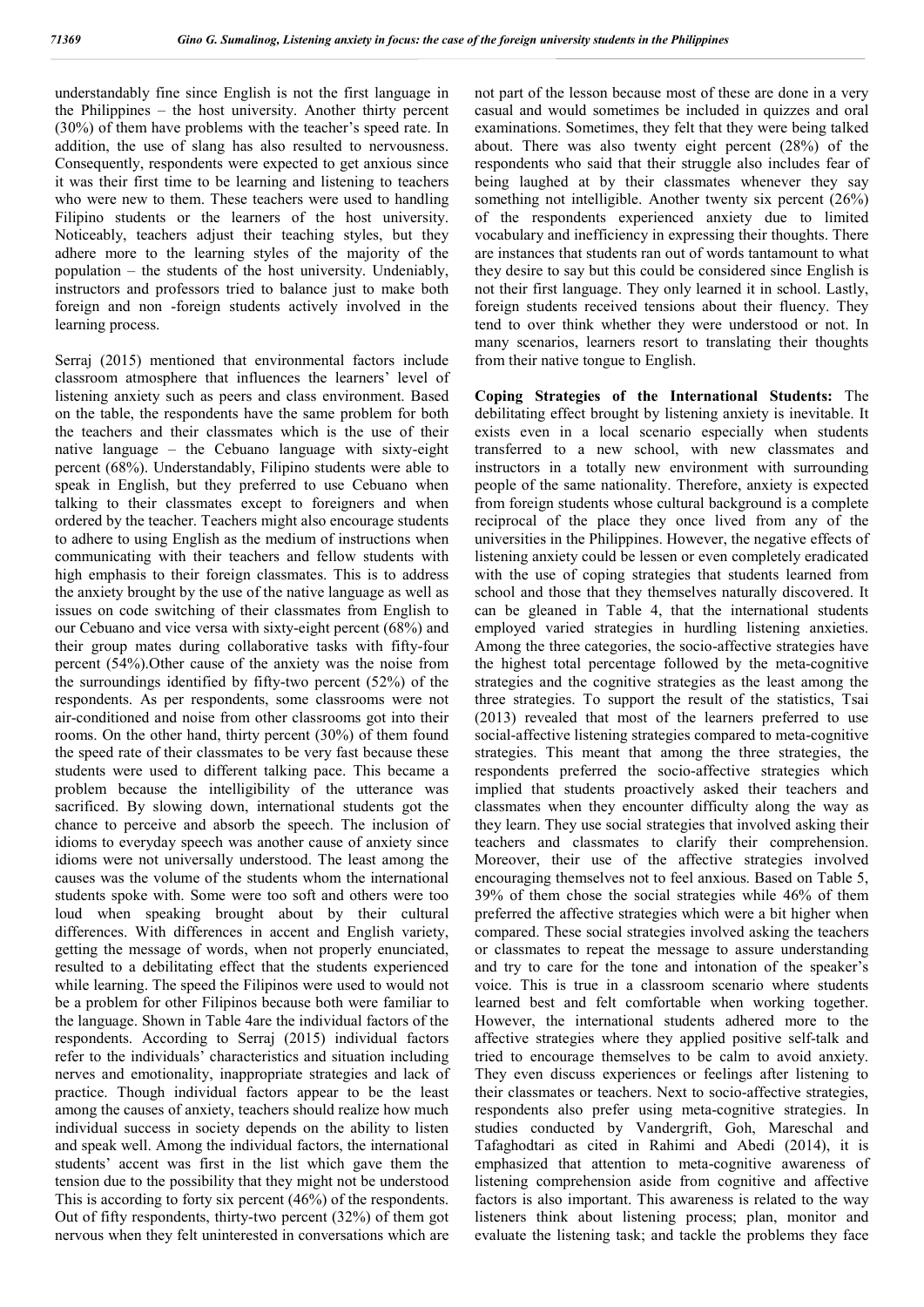during listening (Graham, 2008). However, learners who have different levels of anxiety vary in the use of meta-cognitive strategies. Learners whose anxiety level is low adhere more to meta-cognitive strategies compared to the highly anxious students. In some cases, these groups use both social-affective and cognitive strategies together at a time, but they use metacognitive strategies more. These learners have less apprehension and anxieties since meta-cognitive strategies focus on setting goals including monitoring of the portion learned and planning on how to decrease nervousness and anxiety to gain confidence (Golchi, 2012). On the other hand, the respondents least preferred the use of cognitive strategies which included the use of top- down as well as bottom-up listening processes, cognitive translation and cognitive formal practicing strategies. Based on the table, most of the respondents used pre-listening planning strategies with 39.33% over the other meta-cognitive strategies. These strategies included reminding themselves of the objectives of listening to their classmates and professors, concentrating on the listening task without paying attention to things that caused distraction and making a decision to just listen to important information in the conversation before listening. Secondly, the international students, 36.5% of them, employed the use of post listening evaluation strategies.

These strategies focused on self-checking what they have heard to correct errors, looking up online dictionary and google for meaning of words to check comprehension, reflecting on the struggle such as the speaking rate and accent and using a list to weigh the listening skill development. It was also helpful to use online dictionaries to check meaning of words in comprehending the message since many of the students nowadays are android phone users and are able to access mobile data. Lastly, the while-listening monitoring strategies got the least percentage of 28%. In these strategies, international students kept up with the speed of their classmates and professors, asked themselves how much they have understood and refocused when distracted. In coping with the speed rate of their classmates and professors, Lee as cited in Franco, Gao, Medved, and Yang (2013) mentioned that teachers or even classmates could help students with the international students listening difficulties by speaking with the normal pace. If teachers reduce the speed, the learners are given the opportunity to understand and to analyze the words heard. Occasionally, teachers may also repeat important ideas or write them for everyone to see so students can keep track of the lecture. Consequently, these dilemmas may develop and complicate any further if teachers and the school do not work to solve them. The table also presented the cognitive strategies that the respondents least used. Among these strategies, the formal practicing strategies were mostly employed which involved listening to songs or videos in youtube and facebook via mobile phones, laptops and tablets, jotting down notes some ideas and keywords and remembering key points during class interactions. Next in line were the top-down strategies with 33.27%. These strategies included listening to main ideas, predicting hypotheses on texts by tiles, applying context clues, using information beyond the text, caring for the tone of the speaker, thinking in English, using mental pictures or imagine the situation to help themselves comprehend the conversation and relating new ideas to their one's own experiences gained from the world and from academic learning. Third, international students also resorted to cognitive translation which was translating what they have heard into their own languages which was very common to most foreign language

learners. Fourth, they used the bottom-up strategies which focused on using context clues to understand words particularly the prefixes and suffixes, repeating what was heard mentally, understanding utterances heard from starting at the words, phrases, clauses and the entire sentences and making a written or mental short story of what have been heard.

#### **Conclusion**

Listening anxieties have different causes and there are varied coping strategies to address such. Causes of anxieties, though common in a group, still differ in intensity and in the impacttheygive to the learners and that could be debilitating or beneficial. In the same manner, students vary in employing these strategies since preferences may be different from each other. What is deemed essential is both teachers and students to determine the root cause of fear and fill it with the precise coping strategies.

## **Acknowledgement**

The author wishes to acknowledge the foreign students and teachers of Southwestern University who gave their time for the completion of this study.

# **REFERENCES**

- Anderson, M., Isensee, B., Martin, K., Godfrey, L., and O'Brien MK. 2012. Student Voices: A Survey of
- International Undergraduate Students' First-Year Challenges at the University of Minnesota-Twin
- Cities. University of Minnesota. Retrieved September 24, 2016, from http://www.auburn.edu/academic/ education/ilsrj/ Journal%20Volumes/Fall%202015%20Vol%201%20PDFs /Brauss%20Lin%20Baker%20International %20Students.pdf
- Brandvick, M. and McNight K. 2011. The English Teacher's Survival Guide. San Francisco, CA: JOSSEY-BASS A Wiley Imprint, p. 210.
- Capan, S. and Karaca, M. 2013. A comparative study of listening anxiety and reading anxiety. Proce - dia – Social and Behavioral Sciences Journal. Volume 70, issue 25, pp. 1360-1373. Retrieved Sept. 8, 2016, from http://www.sciencedirect.com/science/article/pii /S1877042813001997.
- Fleming, M. and Stevens D. 2015. English Teaching in the secondary school. Milton Park, Abington Oxon, MD Routledge, p. 68.
- Franco, A., Gao, X. Medved, D., and Yang, F. 2013. Challenges in teaching international students: group separation, language barriers and culture differences. Lund University. Retrieved Sep tember 14, 2016, from https://lup.lub.lu.se/search/publication/f9a67d5a-c971- 4062-a950-651ba90e08e4
- Golchi, M. 2012. Listening Anxiety and Its Relationship with Listening Strategy Use and Listening
- Comprehension among Iranian IELTS Learners. International Journal of English Linguistics; Vol. 2, No. 4. Retrieved September 14, 2016, from http://dx.doi.org/10.5539 /ijel.v2n4p115.
- Gonen, M. 2009. The relationship between FL listening anxiety and FL listening strategies: the case of